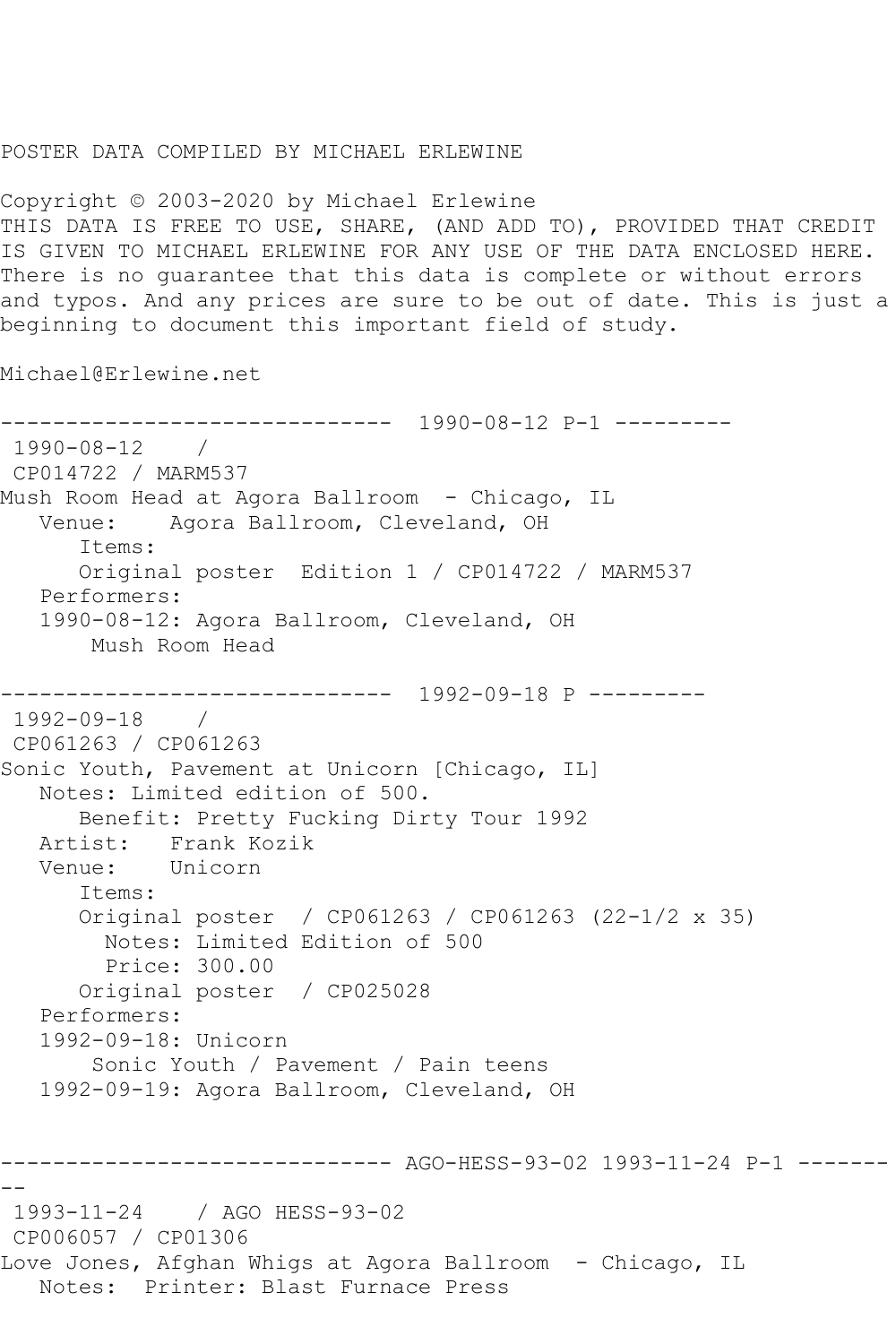```
 Private Notes: Derek Hess
   Artist: Derek Hess
   Venue: Agora Ballroom, Cleveland, OH
       Items:
       Original poster AGO-HESS-93-02 Edition 1 / CP006057 / CP01306 
(17-3/16 x 28)
         Price: 450.00
        AGO-HESS-93-02 / NONE / AFGHANWHIGS9302
    Performers:
    1993-11-24: Agora Ballroom, Cleveland, OH
        Love Jones / Afghan Whigs
     ------------------------------ 1993-12-10 P ---------
1993-12-10 / 
Steve Howe at Agora Ballroom - Chicago, IL
   Private Notes: Arminski N/A
   Artist: Mark Arminski
   Venue: Agora Ballroom, Cleveland, OH
       Items:
       Original poster / 
   Performers:
    1993-12-10: Agora Ballroom, Cleveland, OH
        Steve Howe
       ------------------------------ AGO-HESS-94-01 1994-01-01 P-1 -------
--
1994-01-01 / AGO HESS-94-01
CP005982 / CP01231
Peter Wolf, Woofa Goofa at Agora Ballroom - Chicago, IL
   Notes: Printer: Blast Furnace Press
    Private Notes: Derek Hess
  Artist: Derek Hess<br>Venue: Agora Ball
            Agora Ballroom, Cleveland, OH
       Items:
       Original poster AGO-HESS-94-01 Edition 1 / CP005982 / CP01231 
(17-11/16 x 28-3/4)
         Price: 400.00
        AGO-HESS-94-01 / CP012676 / DHPETERWOLF9401
        AGO-HESS-94-01 / NONE / DHPETERWO
    Performers:
    1994-01-01: Agora Ballroom, Cleveland, OH
        Peter Wolf / Woofa Goofa / J. Geils Band
       ------------------------------ AGO-HESS-94-09 1994-04-15 P-1 -------
--
1994-04-15 / AGO HESS-94-09
```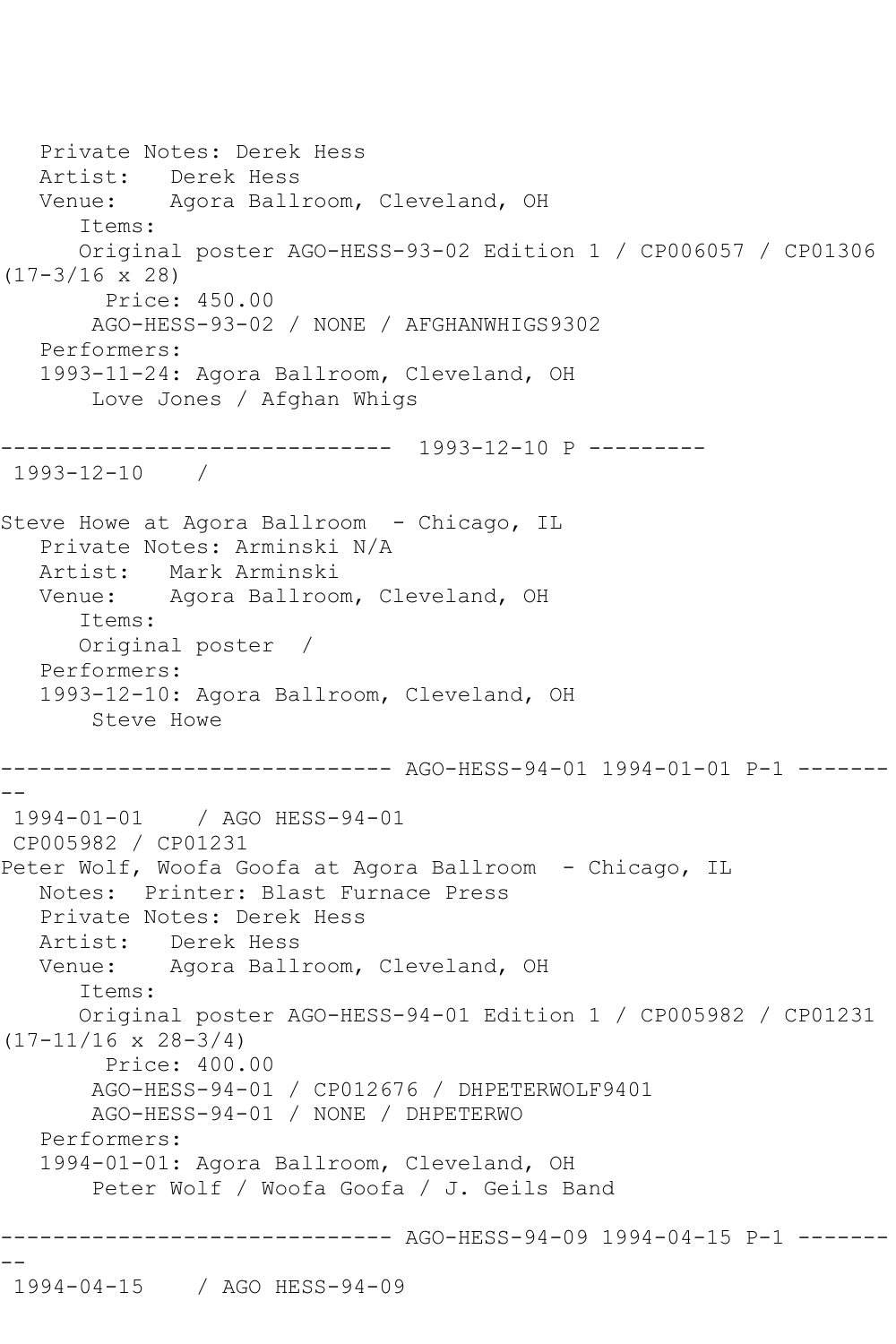```
CP005988 / CP01237
Pantera at Agora Ballroom - Chicago, IL
   Notes: Printer: Serigraphics
   Private Notes: Derek Hess $300
   Artist: Derek Hess
   Venue: Agora Ballroom, Cleveland, OH
      Items:
      Original poster AGO-HESS-94-09 Edition 1 / CP005988 / CP01237 
(15-3/16 x 28)
        Price: 350.00
       AGO-HESS-94-09 / CP012666 / DHPANTERA9409
   Performers:
   1994-04-15: Agora Ballroom, Cleveland, OH
       Pantera
------------------------------ AGO-HESS-94-10 1994-04-17 P-1 -------
--
1994-04-17 / AGO HESS-94-10
CP005987 / CP01236
Rev. Horton Heat, Cowslingers at Agora Ballroom - Chicago, IL
   Notes: Printer: Serigraphics
Limited Edition of 200
This item appears in the book 'The Art of Modern Rock' as AMR # 
184.3
   Private Notes: Derek Hess $300
   Artist: Derek Hess
   Venue: Agora Ballroom, Cleveland, OH
      Items:
      Original poster AGO-HESS-94-10 Edition 1 / CP005987 / CP01236 
(17 x 28)
         Price: 200.00
       AGO-HESS-94-10 / CP012686 / DHREV9410
   Performers:
   1994-04-17: Agora Ballroom, Cleveland, OH
       Rev. Horton Heat / Cowslingers / Devil Dogs
------------------------------ AGO-HESS-94-23 1994-10-26 P-1 -------
--
1994-10-26 / AGO HESS-94-23
CP006005 / CP01254
GWAR, Dickies at Agora Ballroom - Chicago, IL
   Notes: Printer: Blast Furnace Press
   Private Notes: Derek Hess $200
   Artist: Derek Hess
   Venue: Agora Ballroom, Cleveland, OH
      Items:
```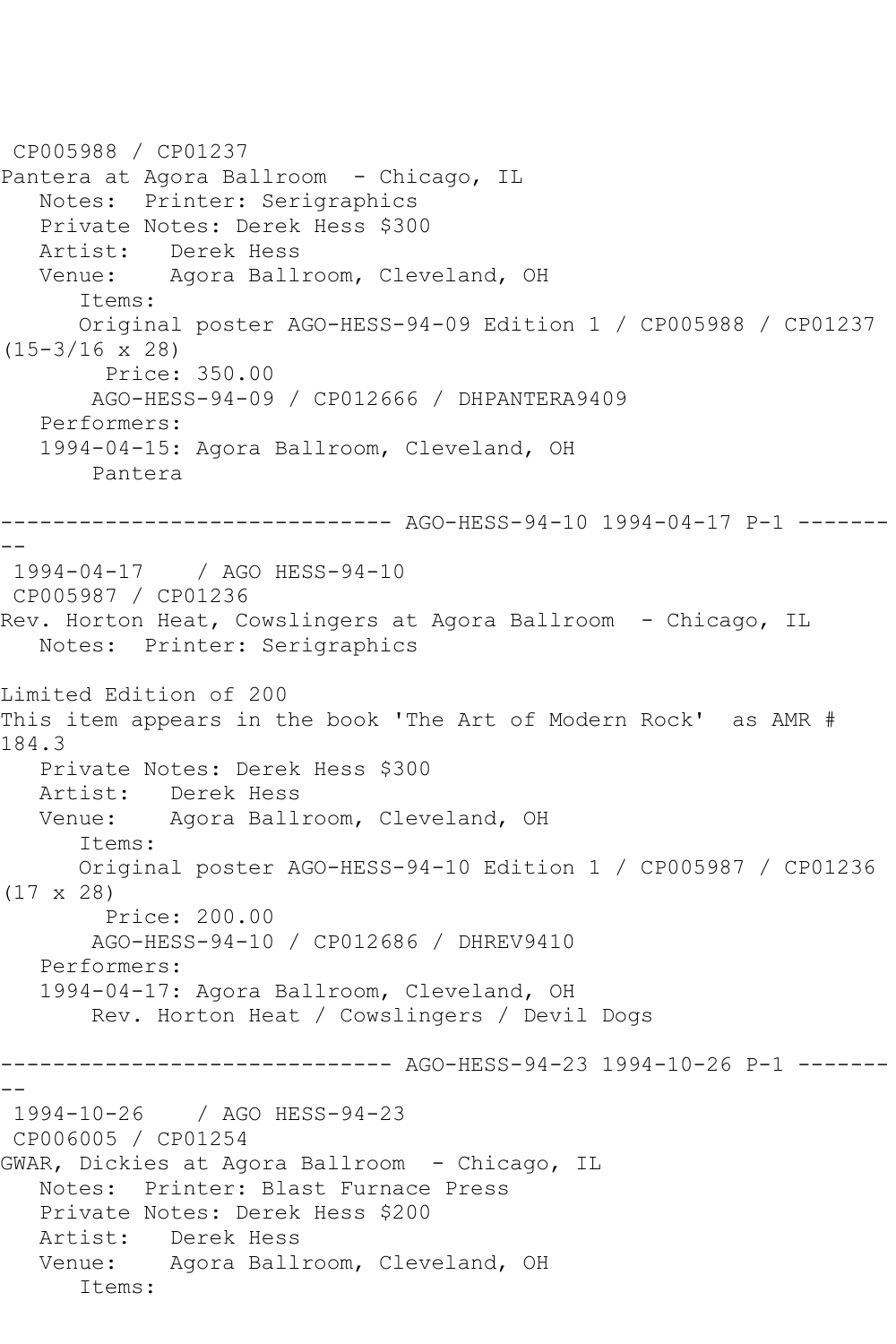Original poster AGO-HESS-94-23 Edition 1 / CP006005 / CP01254 (16-1/2 x 27) Price: 200.00 AGO-HESS-94-23 / CP012615 / DHGWAR9423 AGO-HESS-94-23 / NONE / DHGWAR942 Performers: 1994-10-26: Agora Ballroom, Cleveland, OH GWAR / Dickies / Buzzoven ------------------------------ AGO-HESS-94-24 1994-11-25 P-1 ------- -- 1994-11-25 / AGO HESS-94-24 CP005999 / CP01248 Bad Religion, Samiam at Agora Ballroom - Chicago, IL Notes: Printer: Blast Furnace Press Private Notes: Derek Hess \$250 Artist: Derek Hess Venue: Agora Ballroom, Cleveland, OH Items: Original poster AGO-HESS-94-24 Edition 1 / CP005999 / CP01248 (16 x 17) Price: 250.00 AGO-HESS-94-24 / CP012545 / DHBADRELIGION9424 AGO-HESS-94-24 / NONE / DHBADRELI Performers: 1994-11-25: Agora Ballroom, Cleveland, OH Bad Religion / Samiam / Supersuckers ---------- AGO-MA-014 1994-12-02 P-1 ---------1994-12-02 / AGO MA-014 CP007470 / CP02714 Hole at Agora Ballroom - Chicago, IL Private Notes: Arminski N/A Artist: Mark Arminski Venue: Agora Ballroom, Cleveland, OH Items: Original poster AGO-MA-014 Edition 1 / CP007470 / CP02714 Handbill AGO-MA-014 Edition 1 / CP008652 / CP03897 AGO-MA-014 / NONE / ARM014 Performers: 1994-12-02: Agora Ballroom, Cleveland, OH Hole ------------------------------ AGO 1994-12-02 P-1 --------- 1994-12-02 / AGO CP019795 / XHHOLE Hole, Courtney Love at Agora Ballroom - Chicago, IL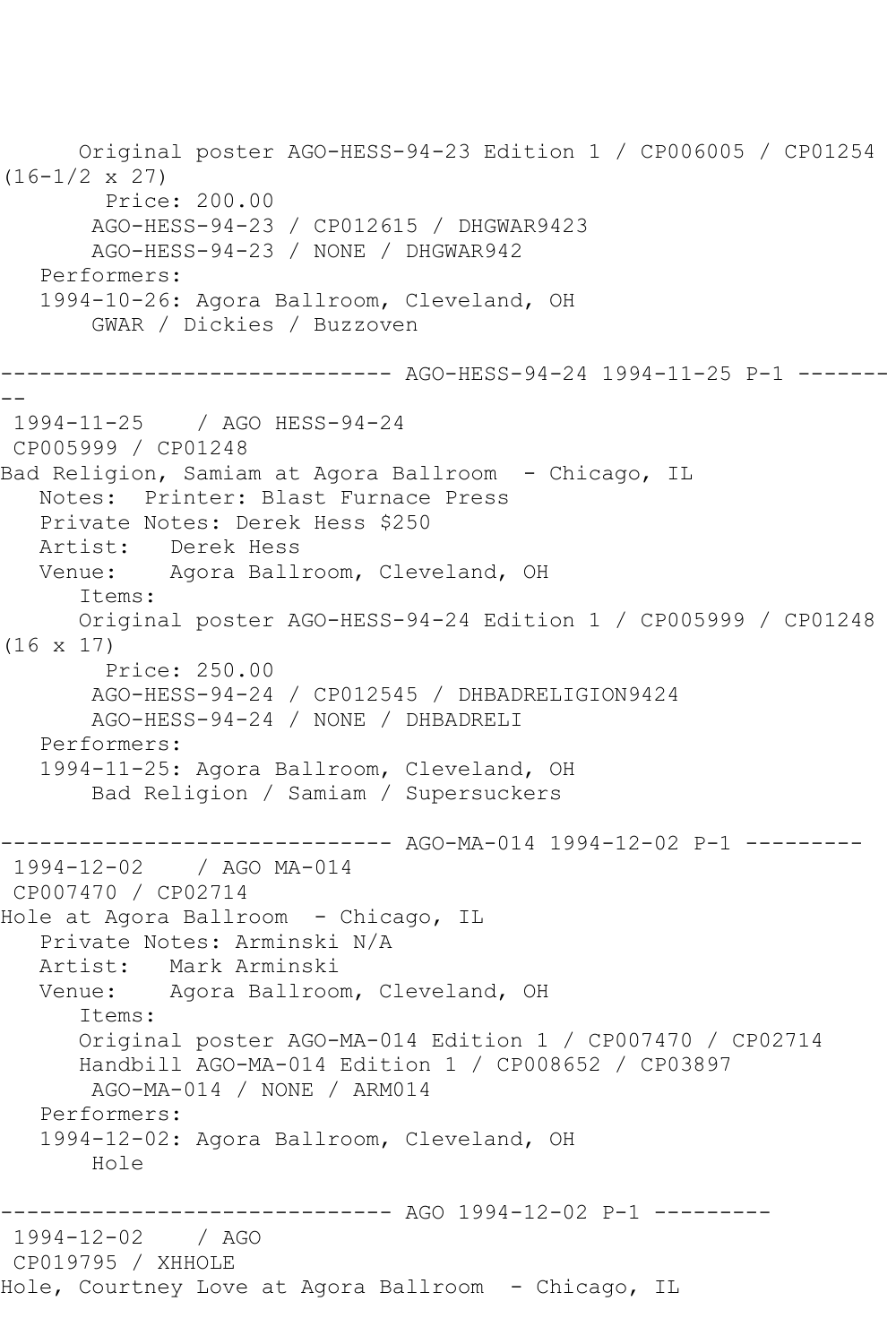Venue: Agora Ballroom, Cleveland, OH Items: Original poster AGO Edition 1 / CP019795 / XHHOLE Performers: 1994-12-02: Agora Ballroom, Cleveland, OH Hole / Courtney Love ------------------------------ AGO-HESS-95-05 1995-02-25 P-1 -------  $- -$ 1995-02-25 / AGO HESS-95-05 CP005979 / CP01228 Offspring, Quicksand at Agora Ballroom - Chicago, IL Notes: Printer: Blast Furnace Press Limited Edition of 400 This item appears in the book 'The Art of Modern Rock' as AMR # 084.3 Private Notes: Derek Hess \$200<br>Artist: Derek Hess Derek Hess Venue: Agora Ballroom, Cleveland, OH Items: Original poster AGO-HESS-95-05 Edition 1 / CP005979 / CP01228 (18 x 23) Price: 250.00 AGO-HESS-95-05 / CP012664 / DHOFFSPRING9505 AGO-HESS-95-05 / NONE / DHOFFSPRI Performers: 1995-02-25: Agora Ballroom, Cleveland, OH Offspring / Quicksand ------------------------------ AGO 1995-05-19 P-1 --------- 1995-05-19 / AGO CP013721 / JOS005 Pavement at Agora Ballroom - Chicago, IL Artist: John Seabury Venue: Agora Ballroom, Cleveland, OH Items: Original poster AGO Edition 1 / CP013721 / JOS005 Price: 60.00 Performers: 1995-05-19: Agora Ballroom, Cleveland, OH Pavement ------------------------------ 1995-05-19 P --------- 1995-05-19 / CP060282 / CP060282 Pavement at Agora Theater - Chicago,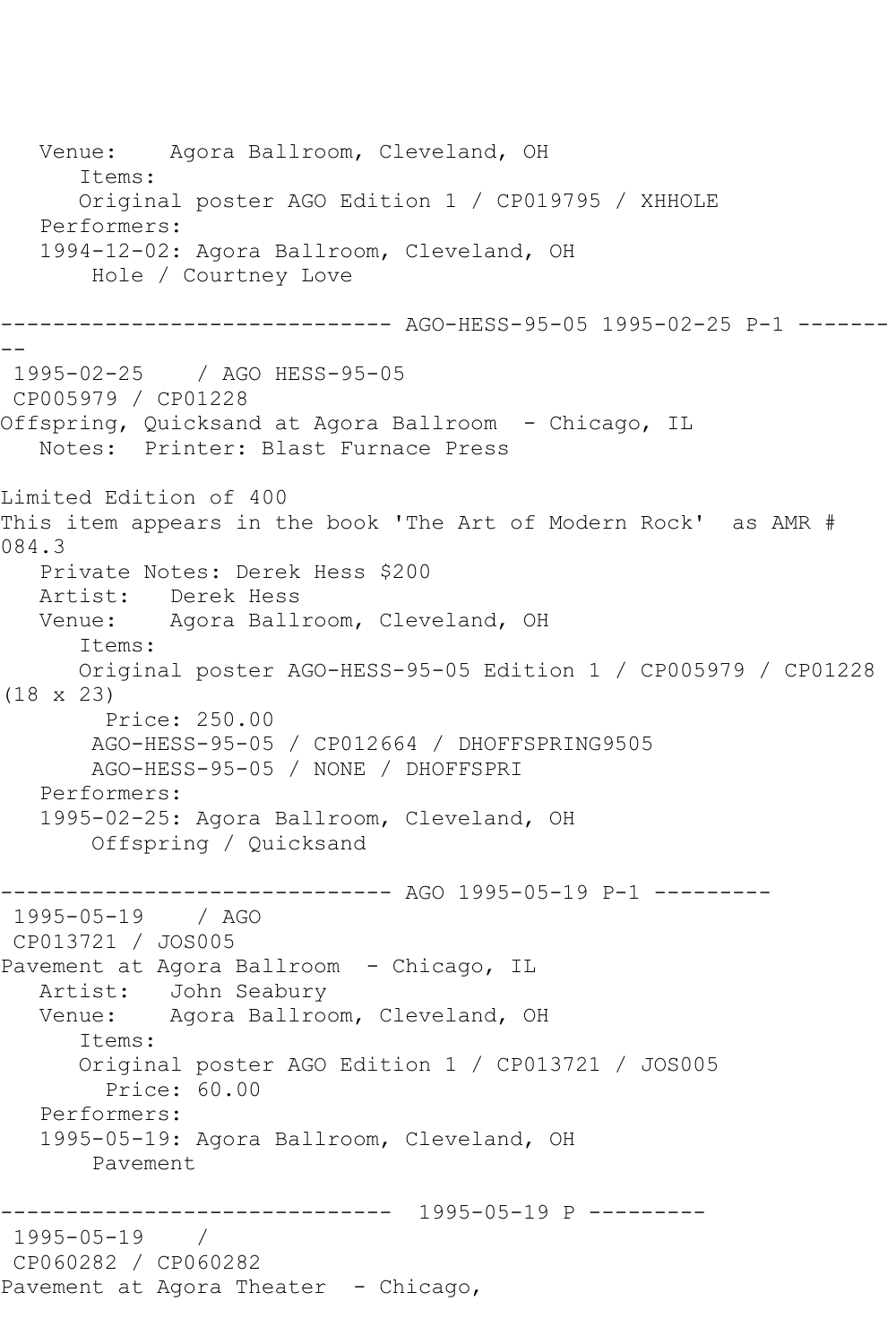Artist: John Seabury Venue: Agora Ballroom, Cleveland, OH Promoter: Dennis King Productions Items: Original poster / CP060282 / CP060282 (22-7/8 x29-1/8) Performers: 1995-05-19: Agora Ballroom, Cleveland, OH Pavement ------------------------------ AGO-MA-9613 1996-04-13 P-1 --------- 1996-04-13 / AGO MA-9613 CP007532 / CP02776 Iggy Pop at Agora Ballroom - Chicago, IL Notes: This item appears in the book 'The Art of Modern Rock' as AMR # 179 Private Notes: Arminski Artist: Mark Arminski Venue: Agora Ballroom, Cleveland, OH Items: Original poster AGO-MA-9613 Edition 1 / CP007532 / CP02776 Price: 100.00 Handbill AGO-MA-9613 Edition 1 / CP008726 / CP03971 Price: 30.00 AGO-MA-9613 / CP003551 / ARM9613 Performers: 1996-04-13: Agora Ballroom, Cleveland, OH Iggy Pop ------------------------------ AGO-MA-9613-B 1996-04-13 P-1 -------- - 1996-04-13 / AGO MA-9613-B CP008727 / CP03972 Iggy Pop at Agora Ballroom - Chicago, IL Private Notes: Arminski Artist: Mark Arminski Venue: Agora Ballroom, Cleveland, OH Items: Original poster AGO-MA-9613-B Edition 1 / CP008727 / CP03972 Handbill AGO-MA-9613-B Edition 1 / CP003552 / ARM9613B (20) Performers: 1996-04-13: Agora Ballroom, Cleveland, OH Iggy Pop ------------------------------ AGO-MA-9617 1996-05-04 P-1 --------- 1996-05-04 / AGO MA-9617 CP007549 / CP02793 Morphine, Medeski Martin and Wood at Agora Ballroom - Chicago, IL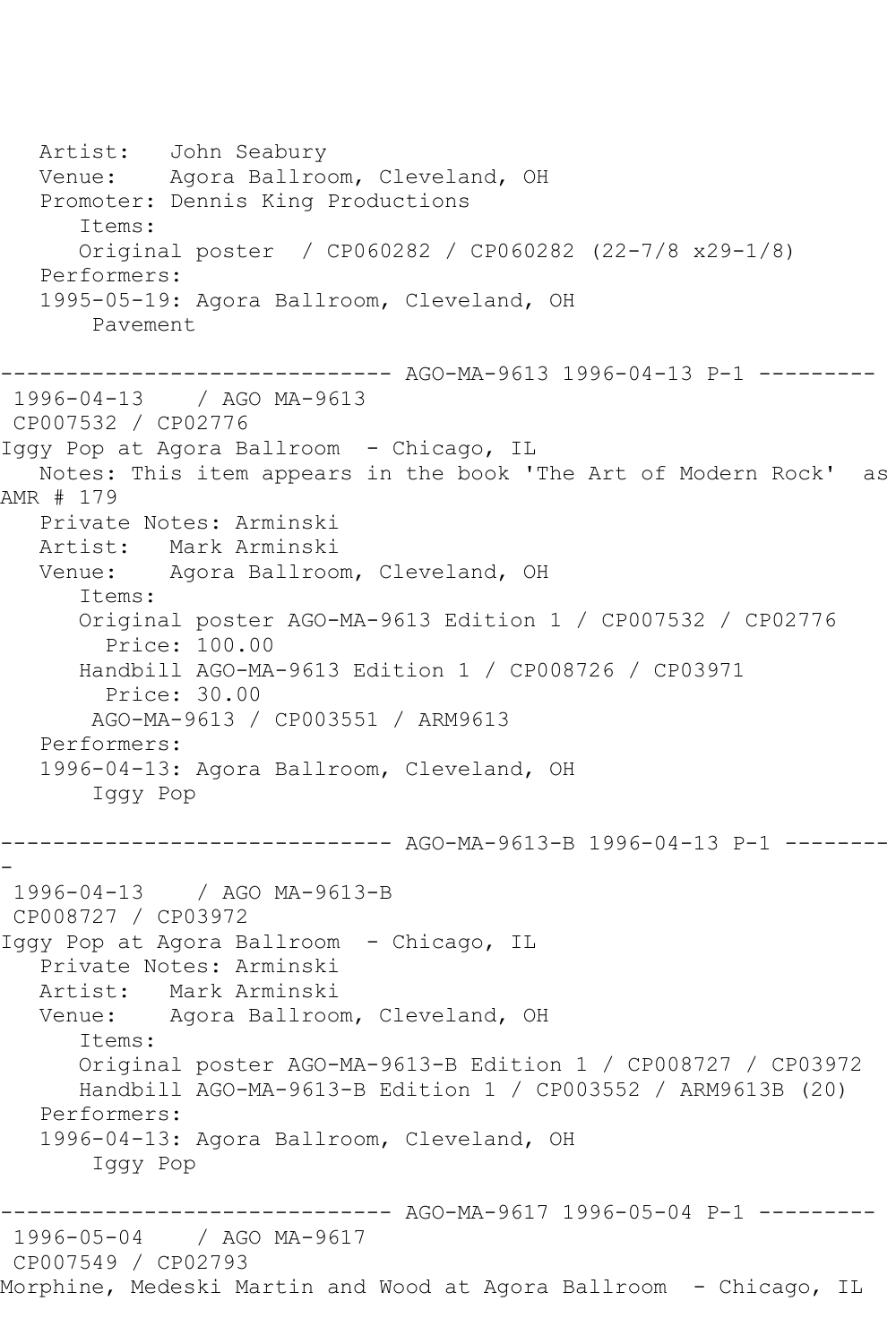```
 Private Notes: Arminski
   Artist: Mark Arminski
   Venue: Agora Ballroom, Cleveland, OH
       Items:
       Original poster AGO-MA-9617 Edition 1 / CP007549 / CP02793
         Price: 75.00
       Handbill AGO-MA-9617 Edition 1 / CP008732 / CP03977
         Price: 10.00
        AGO-MA-9617 / CP003557 / ARM9617
    Performers:
    1996-05-04: Agora Ballroom, Cleveland, OH
        Morphine / Medeski Martin and Wood
------------------------------ AGO-HESS-97-10 1997-10-31 P-1 -------
--
1997-10-31 / AGO HESS-97-10
CP005953 / CP01202
GWAR, Mephiskapheles at Agora Ballroom - Chicago, IL
   Notes: Printer: SF & A
   Private Notes: Derek Hess
   Artist: Derek Hess
   Venue: Agora Ballroom, Cleveland, OH
       Items:
       Original poster AGO-HESS-97-10 Edition 1 / CP005953 / CP01202 
(18 x 33)
        Price: 75.00
        AGO-HESS-97-10 / CP012617 / DHGWAR9710
        AGO-HESS-97-10 / NONE / DHGWAR971
    Performers:
    1997-10-31: Agora Ballroom, Cleveland, OH
        GWAR / Mephiskapheles / Biastfear
                     ------------------------------ AGO-HESS-99-05 1999-09-10 P-1 -------
--
1999-09-10 / AGO HESS-99-05
CP006030 / CP01279
Neurosis, Today Is the Day at Agora Ballroom - Chicago, IL
    Private Notes: Derek Hess
  Artist: Derek Hess<br>Venue: Agora Ball
            Agora Ballroom, Cleveland, OH
       Items:
       Original poster AGO-HESS-99-05 Edition 1 / CP006030 / CP01279
         Price: 75.00
        AGO-HESS-99-05 / CP012657 / DHNEUROSIS9905
        AGO-HESS-99-05 / NONE / DHNEUROSI
    Performers:
    1999-09-10: Agora Ballroom, Cleveland, OH
```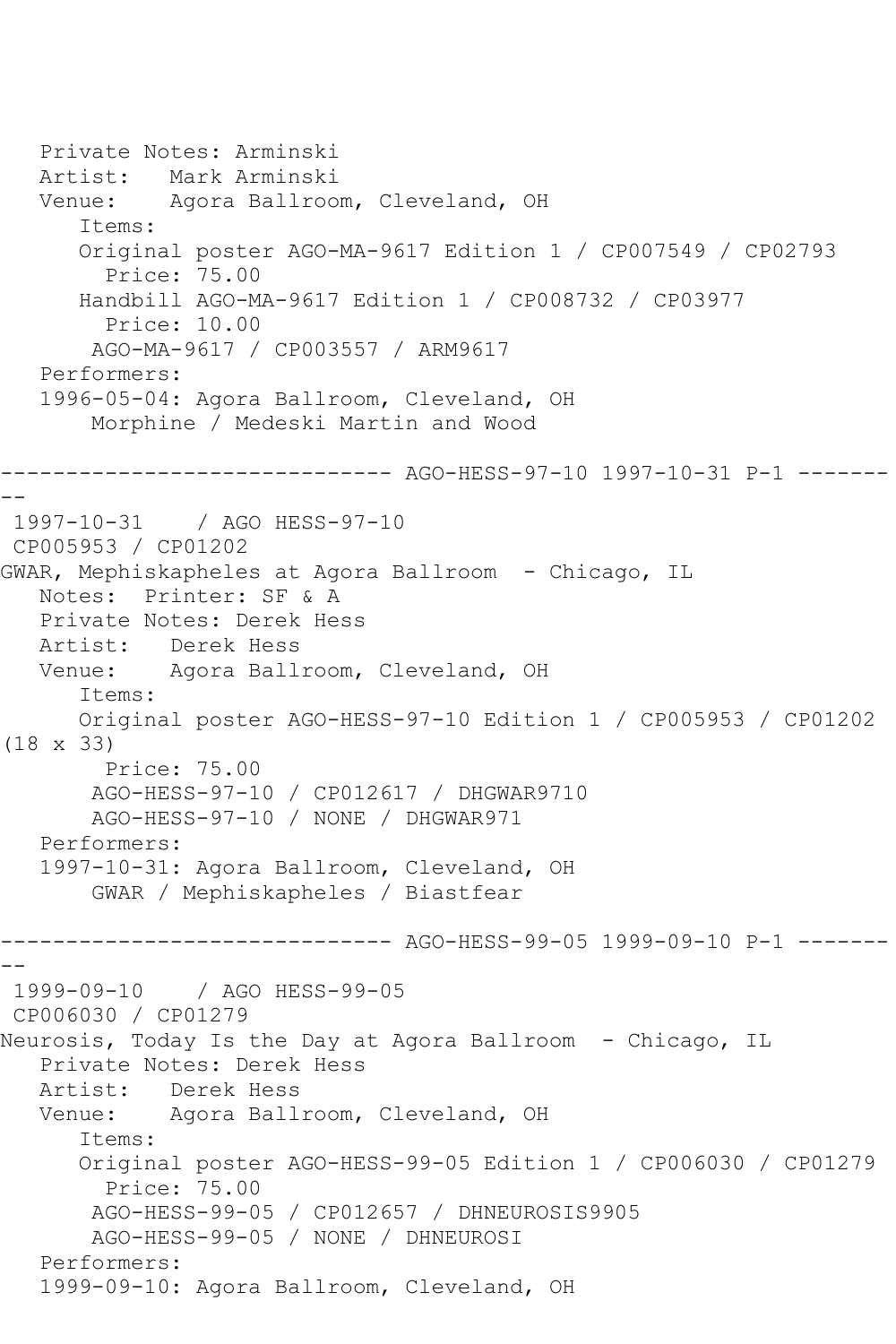Neurosis / Today Is the Day / Karma To Burn / Candira ------------------------------ 1999-09-10 P --------- 1999-09-10 / CP700472 / CP700472 Neurosis, Today Is the Day at Agora Ballroom Notes: Limited Edition of 300 This item appears in the book 'The Art of Modern Rock' as AMR # 087 Artist: Derek Hess Venue: Agora Ballroom Items: Original poster / CP700472 / CP700472 (12 x 33) Performers: 1999-09-10: Agora Ballroom Neurosis / Today Is the Day / Karma To Burn / Candira ------------------------------ AGO 19zz-03-04 P-1 --------- 19zz-03-04 / AGO CP013810 / LK0304 Coal Chamber, Type O Negative at Agora Ballroom - Cleveland, OH Artist: Lindsey Kuhn Venue: Agora Ballroom, Cleveland, OH Items: Original poster AGO Edition 1 / CP013810 / LK0304 Performers: 19zz-03-04: Agora Ballroom, Cleveland, OH Coal Chamber / Type O-Negative ------------------------------ AGO 19zz-08-10 P-1 --------- 19zz-08-10 / AGO CP014173 / MAH299 Megadeth, Cryptic Writings at Agora Ballroom - Chicago, IL Venue: Agora Ballroom, Cleveland, OH Promoter: Spotlight Productions Items: Original poster AGO Edition 1 / CP014173 / MAH299 Performers: 19zz-08-09: Agora Ballroom, Cleveland, OH Megadeth / Cryptic Writings / Misfits 19zz-08-08: Mushroomhead / Crisis / Midevil / Affixiate / Hate Theory / NDE / Spawn / Biastfear / Azreal / Odious Sanction / Blood Circle / Bakclash 19zz-08-10: Incantation / Mortincian / Internal Bleeding / Tree / Uranium 235 / Black / Vital Remains / Pathogen / Krawl / Somnus / Wreckless Opp / Ground Zero / Decendents / Stud Bill Disco Biscuit / Plastic Army Guys / Blood Coven / Gatlin / Cyberchrist / Slaves of Society / Notuary / Jungle Rot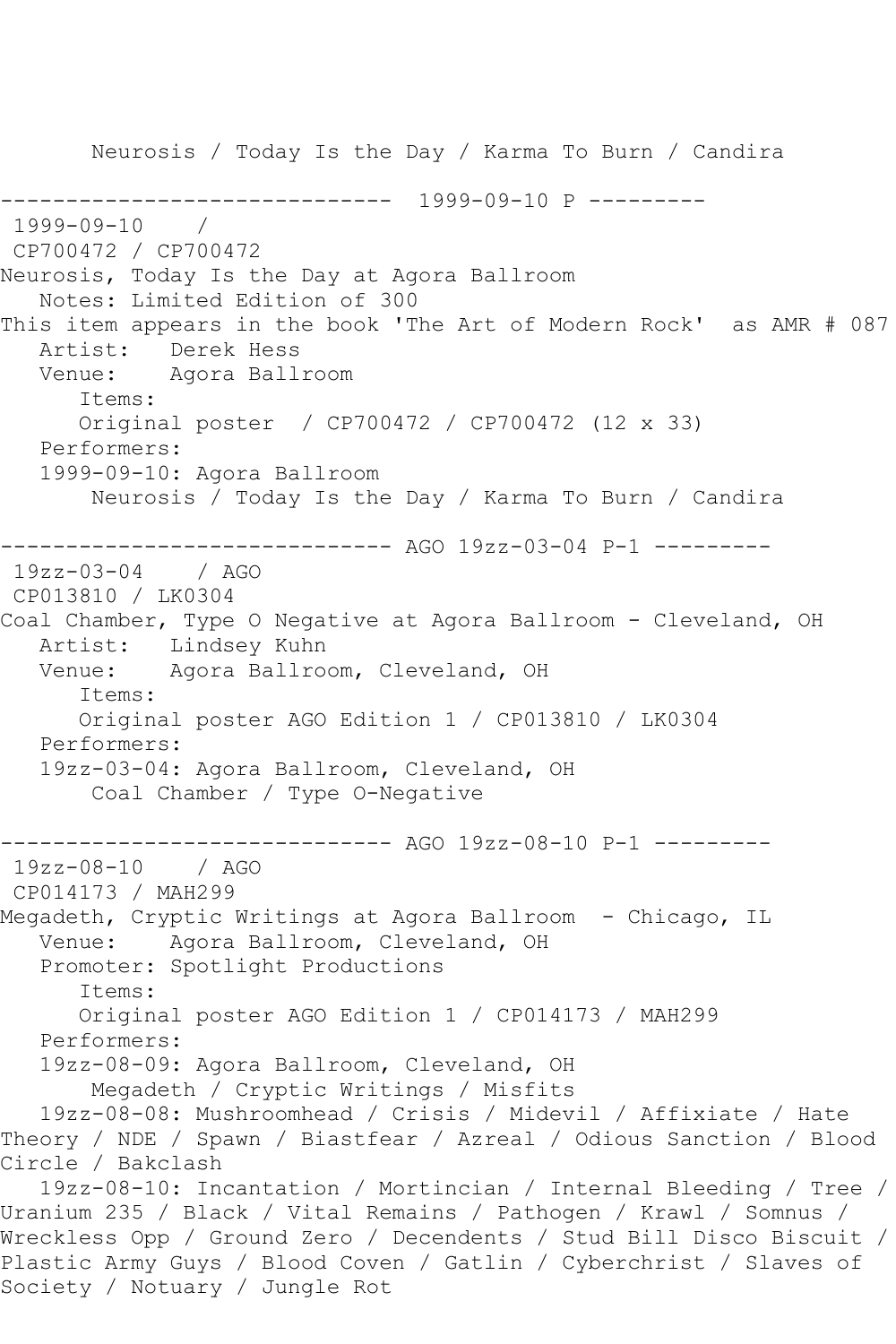------------------------------ AGO 19zz-08-16 P-1 --------- 19zz-08-16 - / AGO CP014169 / MAH295 David Byrne, Feelings at Agora Ballroom - Chicago, IL Venue: Agora Ballroom, Cleveland, OH Items: Original poster AGO Edition 1 / CP014169 / MAH295 Performers: 19zz-08-16 -: Agora Ballroom, Cleveland, OH David Byrne / Feelings ------------------------------ AGO 19zz-11-27 P-1 --------- 19zz-11-27 / AGO CP014152 / MAH278 Cannibal Corpse, Brutal Truth at Agora Ballroom - Chicago, IL Event: Thanksgiving Eve! Venue: Agora Ballroom, Cleveland, OH Promoter: Agora Ballroom, Cleveland, OH Items: Original poster AGO Edition 1 / CP014152 / MAH278 Performers: 19zz-11-27: Agora Ballroom, Cleveland, OH Cannibal Corpse / Brutal Truth / Emulation / Embalmer ------------------------------ AGO-HESS-00-03 2000-04-07 P-1 ------- -- 2000-04-07 / AGO HESS-00-03 CP006028 / CP01277 Snapcase, Turmoil at Agora Ballroom - Chicago, IL Notes: Signed Limited Edition of 300 This item appears in the book 'The Art of Modern Rock' as AMR # 084 Private Notes: Derek Hess Artist: Derek Hess Venue: Agora Ballroom, Cleveland, OH Items: Original poster AGO-HESS-00-03 Edition 1 / CP006028 / CP01277 AGO-HESS-00-03 / CP012705 / DHSNAPCASE AGO-HESS-00-03 / NONE / DHSNAPCAS Performers: 2000-04-07: Agora Ballroom, Cleveland, OH Snapcase / Turmoil / Ensign / Grade ------------------------------ AGO-HESS-00-09 2000-08-23 P-1 ------- -- 2000-08-23 / AGO HESS-00-09 CP006017 / CP01266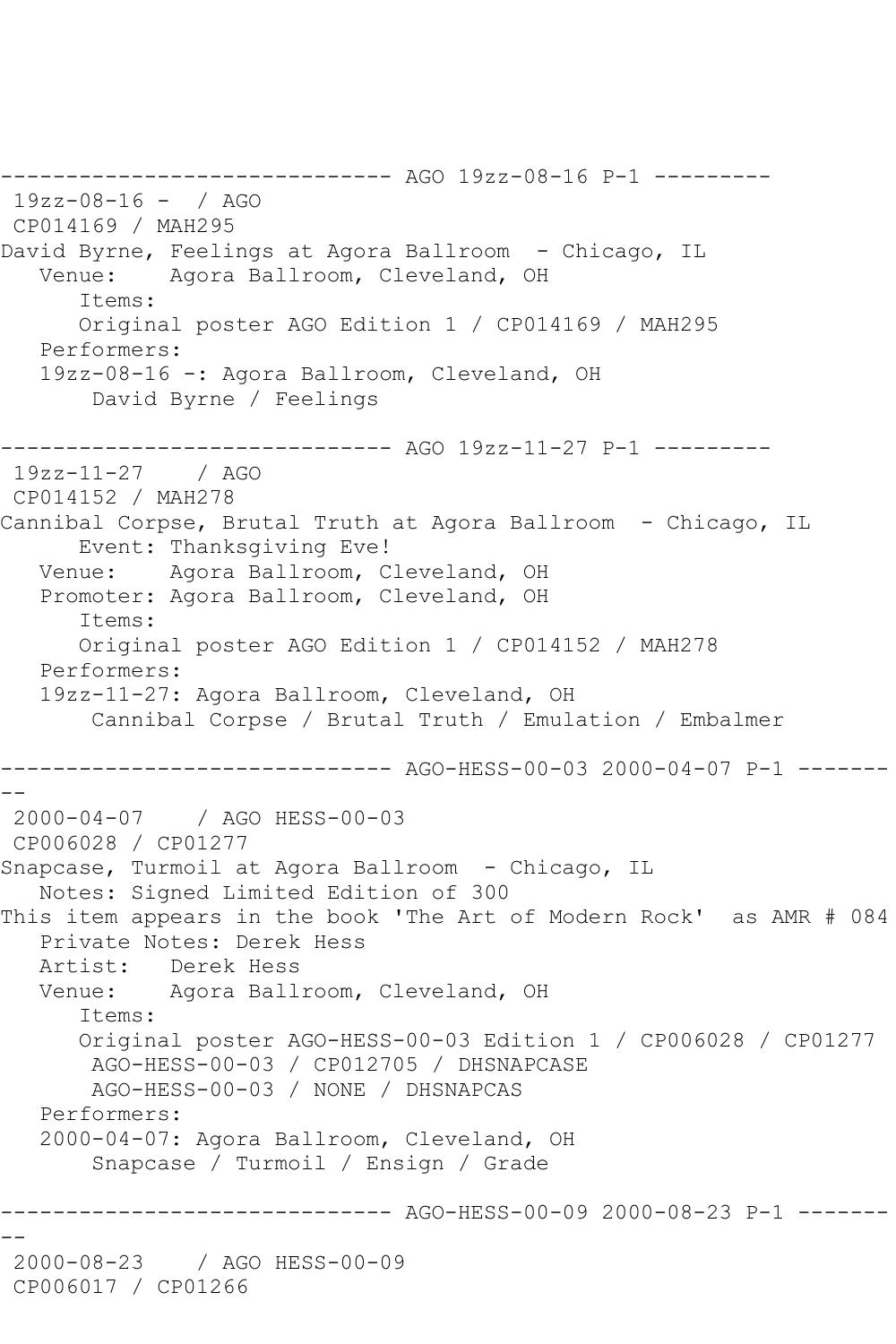Fu Manchu, Speedealer at Agora Ballroom - Chicago, IL Private Notes: Derek Hess Artist: Derek Hess Venue: Agora Ballroom, Cleveland, OH Items: Original poster AGO-HESS-00-09 Edition 1 / CP006017 / CP01266 AGO-HESS-00-09 / CP012596 / DHFEST Performers: 2000-08-23: Agora Ballroom, Cleveland, OH Fu Manchu / Speedealer / Keelhaul / Burn It Down / Disengage / Red Giant ------------------------------ 2001-02-03 P --------- 2001-02-03 / CP052014 / CP052014 Sno Core, Kittie at Agora Theater - Chicago, Artist: Engine House 13 -- Mike Martin Venue: Agora Ballroom, Cleveland, OH Items: Original poster / CP052014 / CP052014 Performers: 2001-02-03: Agora Ballroom, Cleveland, OH Sno Core / Kittie / Union Underground / Fear Factory / Slaves on Dope / Boy Hits Car ------------------------------ 2001-04-19 P --------- 2001-04-19 / CP052016 / CP052016 Rocket from the Crypt, International Noise at Agora Theater -Chicago, Artist: Engine House 13 -- Mike Martin Venue: Agora Ballroom, Cleveland, OH Items: Original poster / CP052016 / CP052016 Performers: 2001-04-19: Agora Ballroom, Cleveland, OH Rocket from the Crypt / International Noise ------------------------------ AGO 2001-07-29 P-1 --------- 2001-07-29 / AGO CP007447 / CP02691 Clutch, Boy Sets Fire at Agora Ballroom - Chicago, IL Private Notes: Derek Hess Artist: Derek Hess Venue: Agora Ballroom, Cleveland, OH Items: Original poster AGO Edition 1 / CP007447 / CP02691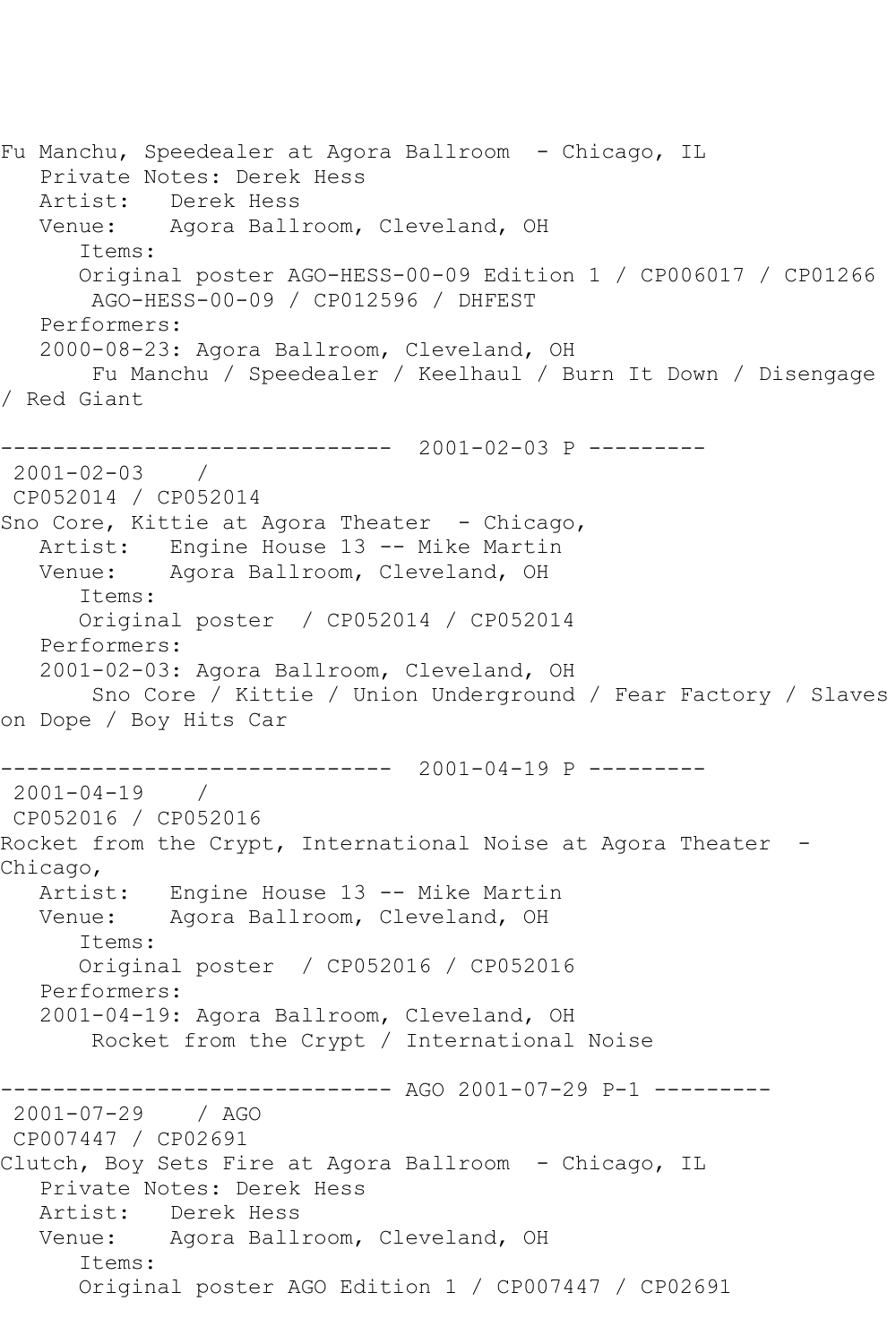```
 Performers:
    2001-07-29: Agora Ballroom, Cleveland, OH
        Clutch / Boy Sets Fire / Candira / Converge / Grade / 
Disengage / Electric Frankenstein / Keelhaul / Karma To Burn / 
Drowning Man / Movielife / Nora / Thursday / Few Left Standing / 
Boulder / Waterdown / Sign-Offs / State of Conviction / Bellvue / 
Bad Luck 13 / Eiffel / Proletarian Art Threat
                   ------------------------------ 2001-08-17 P ---------
2001-08-17 / 
CP700434 / CP700434
David Allan Coe, Ted Riser and the Marshall Band at Agora Ballroom
   Notes: 
This item appears in the book 'The Art of Modern Rock' as AMR # 
079.3
   Artist: Glenn Barr
   Venue: Agora Ballroom
       Items:
       Original poster / CP700434 / CP700434 (18 x 24)
   Performers:
    2001-08-17: Agora Ballroom
        David Allan Coe / Ted Riser and the Marshall Band
    2001-08-18: White Devils / Ed Rocket / Barnburners / Patrick 
Sweaney / Eddie Brunswick and the Flaming Tailpins
                ------------------------------ 2002-08-10 P ---------
2002-08-10 / 
CP047587 / CP047587
Hessfest
   Notes: Premier of Darren Doanes Comedy
       Benefit: Curated by Christopher Miller
   Artist: Derek Hess
   Venue: Agora Ballroom, Cleveland, OH
   Promoter: Mission Media / Agora Promo West / 93.3 Extreme
       Items:
       Original poster / CP047587 / CP047587
         Price: 15.00
    Performers:
    2002-08-10: Agora Ballroom, Cleveland, OH
        Uncle Scratchs Gospel Revival / Glenn Barr / Derek Hess / 
Darren Doane / Stephen Kasner / Bask / Stephen Cerio Scott Stearns / 
Amy Dickey
    2002-08-11: Agora Ballroom, Cleveland, OH
        42K
              ------------------------------ 2003-05-01 P ---------
2003-05-01 /
```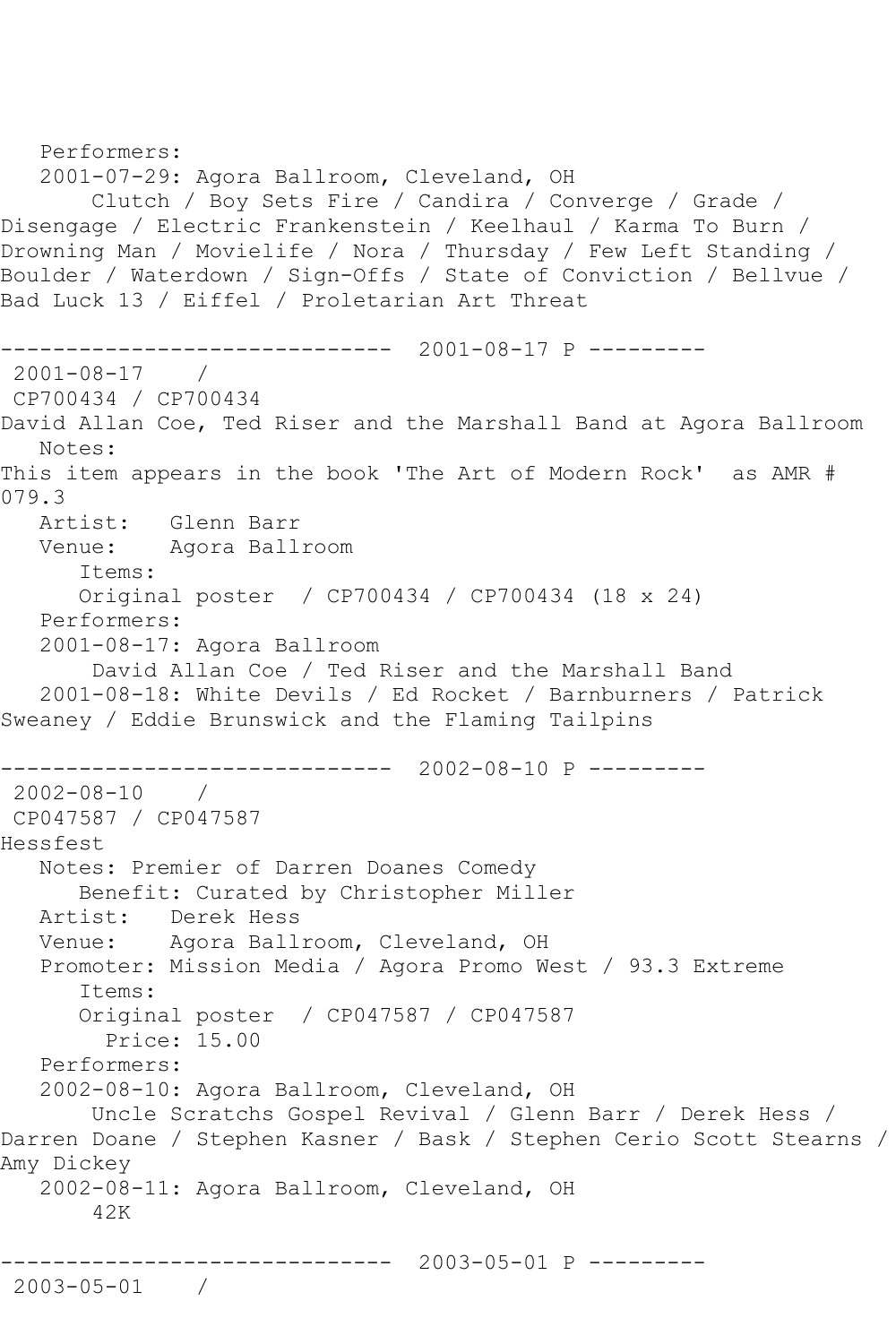CP047591 / CP047591 Godsmack, Anthrax at Agora<br>Artist: Derek Hess Derek Hess Venue: Agora Ballroom, Cleveland, OH Promoter: MTV 2 / Headbangers Ball Items: Original poster / CP047591 / CP047591 Performers: 2003-05-01: Agora Ballroom, Cleveland, OH Godsmack / Anthrax ------------------------------ 2003-09-21 P --------- 2003-09-21 / CP052100 / CP052100 Reverend Horton Heat, BR 549 at Agora Theater - Chicago, Artist: Engine House 13 -- Mike Martin Venue: Agora Ballroom, Cleveland, OH Promoter: Promowest Productions Items: Original poster / CP052100 / CP052100 Performers: 2003-09-21: Agora Ballroom, Cleveland, OH Reverend Horton Heat / BR 549 ------------- zzzz-03-23 P -------- $zzzz-03-23$  s  $/$ CP047594 / CP047594 Sketch Arm Strong, Nora at Agora Notes: Limited Edition of 300 This item appears in the book 'The Art of Modern Rock' as AMR # 384 Artist: Derek Hess Venue: Agora Ballroom, Cleveland, OH Items: Original poster / CP047594 / CP047594 Performers: zzzz-03-23 sat: Agora Ballroom, Cleveland, OH Sketch Arm Strong / Nora / Burnt by the Sun / Hopesfall / Final Plan / Burning Dawn ------------------------------ zzzz-03-24 P -------- zzzz-03-24 s / CP047586 / CP047586 Coalesce, Craw at Agora Artist: Derek Hess Venue: Agora Ballroom, Cleveland, OH Items: Original poster / CP047586 / CP047586